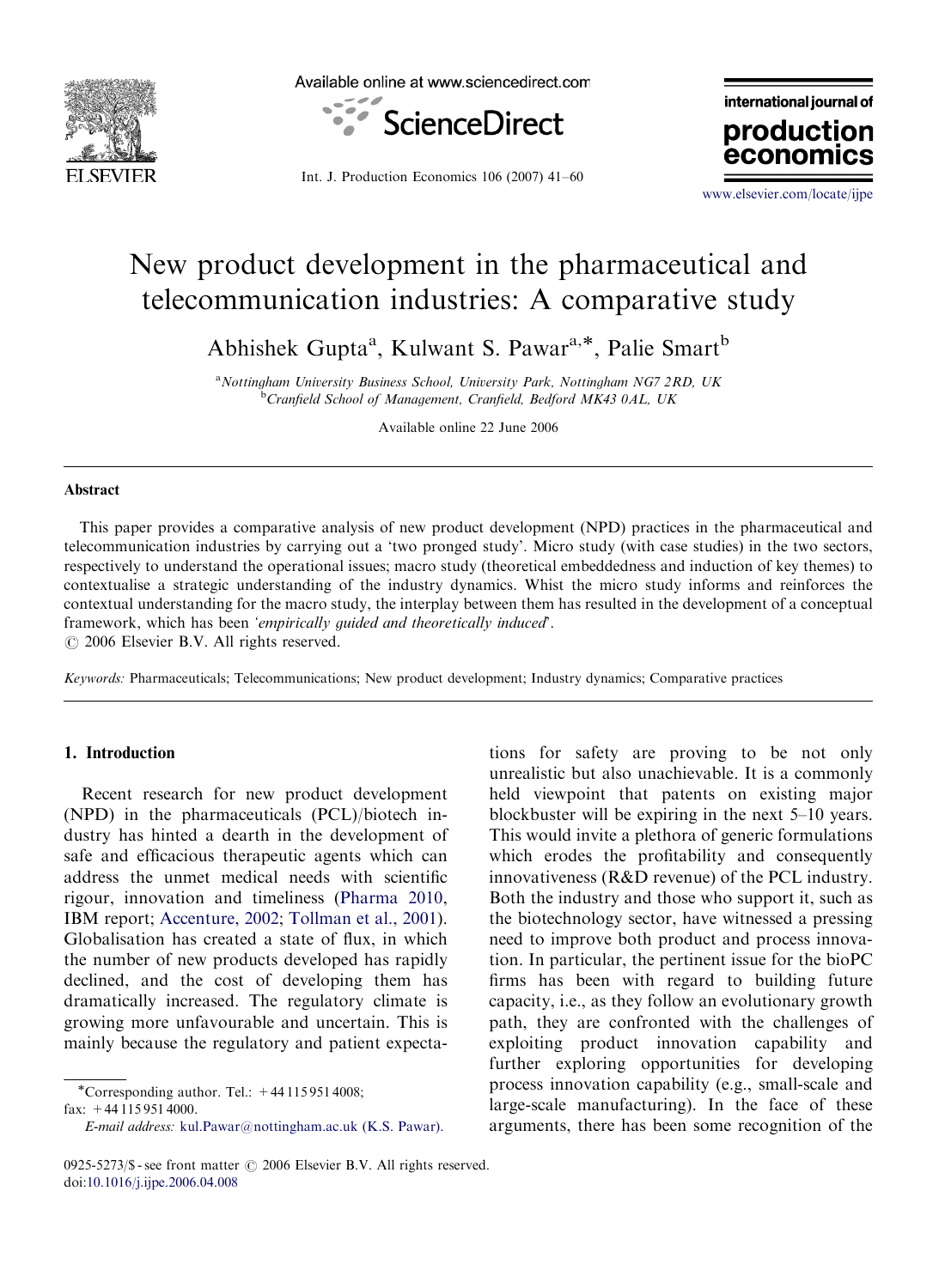need for the PCL industry to learn from other industries that have managed operational excellence in terms of cost-effective development and faster lead-times, in the face of price competition and product obsolescence [\(Pisano, 2000\)](#page--1-0). Perhaps the PCLs industry should benchmark its performance against other industries, and adopt similar practices to improve the way they develop new products ([Powell et al., 1996](#page--1-0); [Owen-Smith et al., 2002](#page--1-0); [Chiesa](#page--1-0) [and Toletti, 2004](#page--1-0)). This paper contextualises such research and undertakes a comparative study between the dynamics of NPD practices for the PCL and telecommunications (TLC) industry. The research presents a conceptual framework which has been 'empirically guided and theoretically induced', to encapsulate the dynamics of the NPD process in the PCL and TLC industries. The choice of the two industries, is unique, as they are both in high technology sectors, and have firm roots in R&D in order to remain competitive. The paper provides a theoretical background featuring the good practices and future challenges associated with NPD in the PCL and TLC industry. The research methodology undertakes a 'two pronged study', micro study (with case studies) to understand the operational issues and macro study (theoretical embeddedness and induction of key themes) to contextualise a strategic understanding of the industry dynamics, in the two sectors. Finally, conclusions are provided.

### 2. Research problem and theoretical background

The literature on NPD has provided the theoretical underpinning for the research. The environment for NPD has been characterized by many factors such as increased competition, rapid technological advances, higher costs, shorter product life cycles, etc. ([Gupta and Wilemon, 1990\)](#page--1-0). The rules of the game in NPD are changing and many companies have discovered that it takes more than the accepted basis of high quality, low cost, and differentiation to excel in today's competitive market [\(Nonaka and Takeuchi, 1995\)](#page--1-0). Technology has a key role in bringing about this change. [Scott](#page--1-0) [\(2000\)](#page--1-0) conducted a study which focused on those activities that are perceived by NPD practitioners and academic researchers as being in greatest need of improvement in many high-tech companies. The study results have identified 'Number One Issue' as Strategic Planning for Technology Products. The study resonate the findings of [Pisano and Wheel-](#page--1-0) [wright \(1995\)](#page--1-0) who have for long emphasised that shorter product life cycles, increasingly hard-tomanufacture product designs, fragmented markets, and growing technological parity are changing the nature of competition in many high-tech industries. Examples of high-technology industries include TLC, specialty chemicals, semiconductors, advanced materials, PCL and biotechnology. The NPD of two such industries TLC and PC was taken up for research. The scene for the research was set on two grounds. The first was personal motivation and the second was research need. Personal motivation arose since one of the researchers had industrial contacts with a major PC corporation. In addition to this, the researchers had also participated on a pan-European research project  $CORMA<sup>1</sup>$  which was funded by the European Commission. The European Union (EU) project aimed to develop a knowledge-management environment consisting of integrated methods, tools and representation models for the TLC sector. It was therefore considered reasonable to conduct research which could be contextualised in both these industrial sectors—PCL and TLC. This background facilitated the research aim of investigating the NPD practices in the PCL and TLC industries. NPD was considered as a focal theme of research since both the industries are predominantly high-technology industries with significant R&D activities. Both the industries are geared towards bringing innovative and cost competitive products to the market place. A narrower literature review on the NPD of the PCL and TLC industry was conducted. Discussion has been drawn on the macro level industry characteristics in terms of: evolution, distinctiveness and dynamics of NPD processes for the respective sectors. The researchers have attempted to structure the literature on PCL and TLC in a comparative fashion along the same strands. This has been useful so as to understand across both the sectors as to how the industry operates its NPD process. What are the key challenges threatening the industry and also what strategies of survival can it avail. Literature has been quite elaborate on these issues, and it is encouraging to see great academic/practitioners'

<sup>&</sup>lt;sup>1</sup>CORMA: Practical Methods and Tools for Corporate Knowledge Management—Sharing and Capitalising Engineering Know-How in the Concurrent Enterprise. CORMA is the European RTD project funded by the European Commission through IST, Project Number 1999-12685.